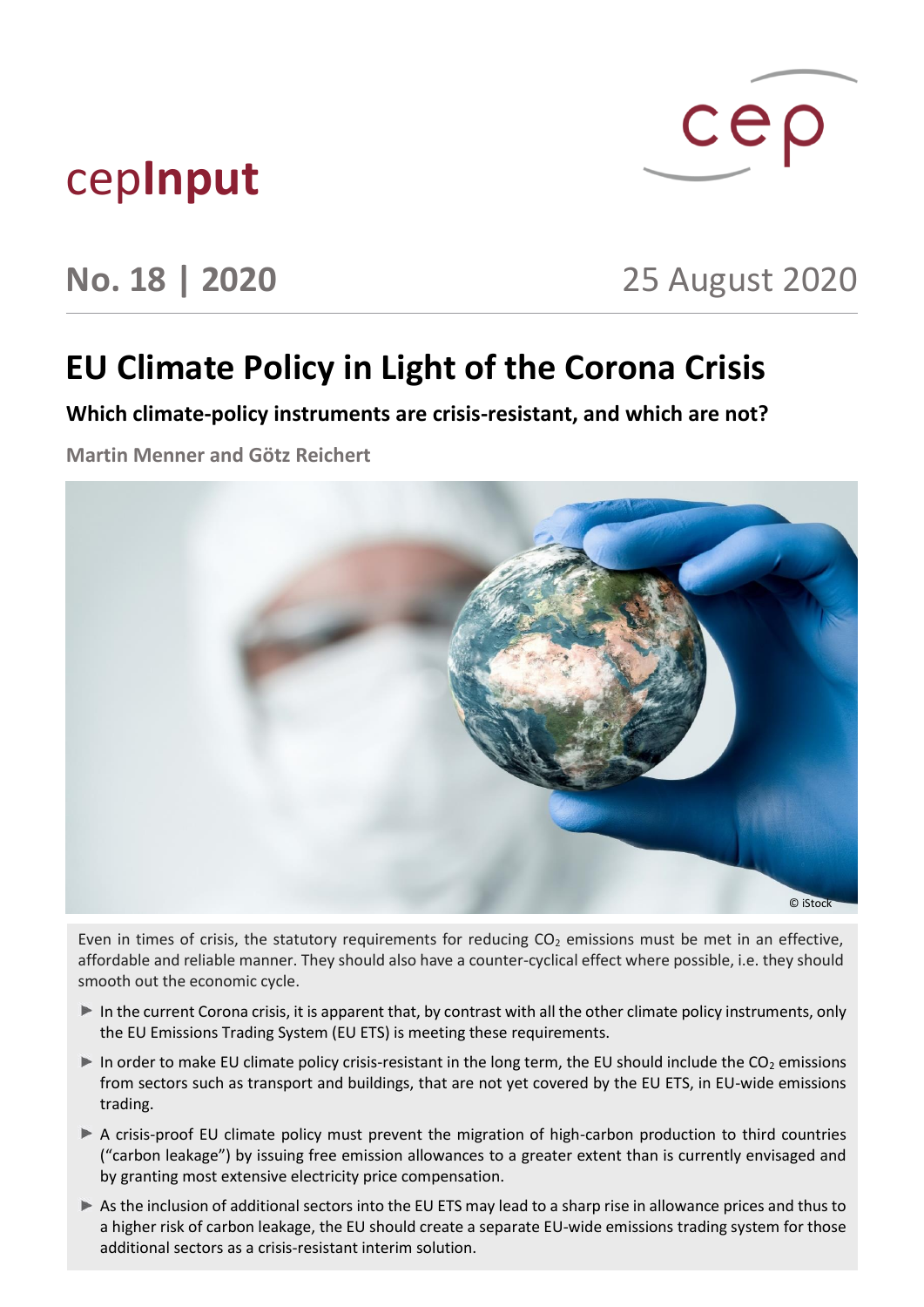#### **Contents**

| $\mathbf{1}$   |               |                                                                             |  |  |  |
|----------------|---------------|-----------------------------------------------------------------------------|--|--|--|
| $\overline{2}$ |               |                                                                             |  |  |  |
|                | 2.1           |                                                                             |  |  |  |
|                | $2.2^{\circ}$ |                                                                             |  |  |  |
|                | 2.3           |                                                                             |  |  |  |
| 3              |               |                                                                             |  |  |  |
|                | 3.1           |                                                                             |  |  |  |
|                | $3.2^{\circ}$ |                                                                             |  |  |  |
|                | 3.3           |                                                                             |  |  |  |
|                |               | 3.3.1                                                                       |  |  |  |
|                |               |                                                                             |  |  |  |
| 4              |               | Recommendations for the crisis resistance of climate policy instruments  12 |  |  |  |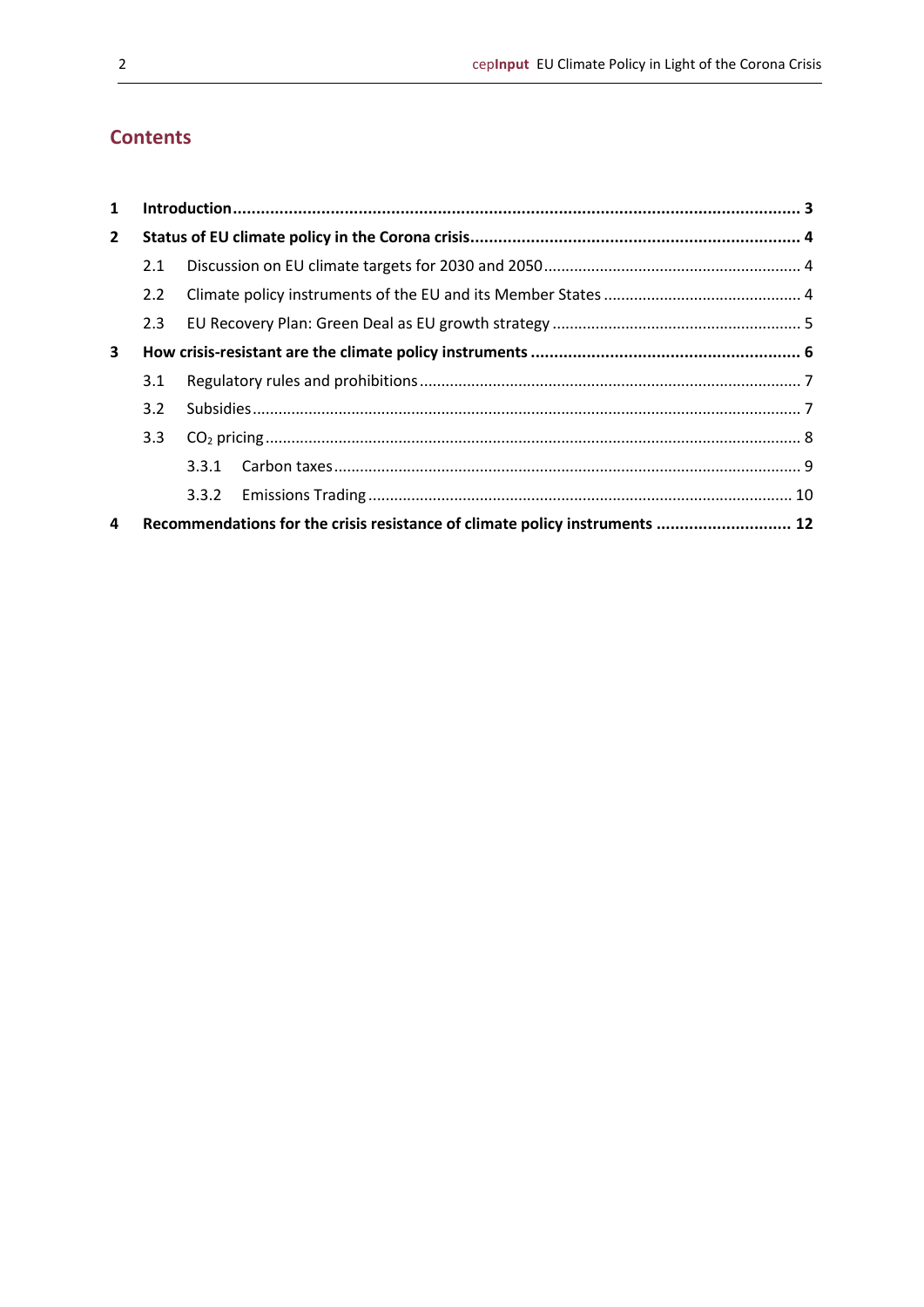#### <span id="page-2-0"></span>**1 Introduction**

In July 2019, new EU Commission President, Ursula von der Leyen, announced that the "European Green Deal",<sup>1</sup> with EU climate policy as its centrepiece, would be the main project of her term of office.<sup>2</sup> The EU climate policy targets for 2030 were actually laid down under the Juncker Commission (2014–2019) and on the basis thereof, the EU rules on reducing the EU-wide output of greenhouse gases were revised in protracted legislative proceedings.<sup>3</sup> In view of the EU's international obligations under the UN Paris Climate Agreement,<sup>4</sup> however, and intensive discussions on climate policy in EU Member States such as France and Germany<sup>5</sup>, the question of making the targets mandatory and further tightening the longterm EU climate targets for 2030 and 2050, requiring additional revision of numerous pieces of EU legislation on the reduction of carbon emissions, is now at the top of the political agenda.

Since then, the Covid 19 pandemic<sup>6</sup> and the global economic crisis that began in March 2020 have also severely shaken the EU Member States, significantly changed political priorities and given rise to fundamental questions about the future, including that of EU climate policy.<sup>7</sup> Whilst discussions are currently under way on linking public money for a short-term economic stimulus to the pursuance of climate policy targets (green stimulus), the Corona crisis is also providing a stress test of the extent to which various instruments aimed at reducing carbon emissions will withstand crises in the medium to long term. Crucial for EU climate policy in the long term, is whether its climate policy instruments continue to reduce carbon emissions in an effective, affordable and reliable manner even beyond times of crisis. In addition, it would be desirable, and beneficial for achieving political acceptance, if the climate policy instruments had a counter-cyclical effect, i.e. rather slowed down the downturn.

Against this backdrop, the following cep**Input** firstly provides a status report of current developments and discussions on EU climate policy during the Corona crisis, in view of the new strategy on climate policy<sup>8</sup> due to be set at EU level during the German EU presidency in the 2nd half of 2020 (Section 2). In this context, we then ask how crisis-resistant the climate policy instruments of the EU and its Member States are (Section 3) and determine recommendations for the future design of EU climate policy (Section 4).

<sup>1</sup> EU Commission (2019), The European Green Deal, Communication COM(2019) 640 of 11 December 2019.

<sup>&</sup>lt;sup>2</sup> von der Leyen, U. (2019), A Union that strives for more: My agenda for Europa – Political Guidelines for the next European Commission 2019–2024; Reichert, G. (2019), Von der Leyen's tasks for the new EU Commission – Part 2: A European Green Deal, cep**[Adhoc](https://www.cep.eu/en/eu-topics/details/cep/arbeitsauftraege-von-der-leyens-an-die-neue-eu-kommission-teil-2-ein-europaeischer-gruener-deal.html)** of 26 November 2019 [this and all further links last accessed on 24 August 2020].

<sup>3</sup> For a comprehensive analysis see Bonn, M. / Reichert, G. (2018), Climate Protection by way of the EU ETS, cep**Input** [03/2018;](https://www.cep.eu/en/eu-topics/details/cep/climate-protection-by-way-of-the-eu-ets.html) by the same authors (2018), Climate Protection outside the EU ETS, cep**Input** [04/2018;](https://www.cep.eu/en/eu-topics/details/cep/climate-protection-outside-the-eu-ets.html) Menner, M. / Reichert, G. (2019), Governance of the Energy Union – Regulating EU Energy and Climate Policy, cep**Input** [02/2019.](https://www.cep.eu/en/eu-topics/details/cep/governance-of-the-energy-union.html)

<sup>4</sup> On this Nader, N. / Reichert, G. (2016), Implementing the Paris Agreement on Climate Change, cep**[PolicyBrief](https://www.cep.eu/en/eu-topics/details/cep/implementing-the-paris-agreement-on-climate-change-communication.html)** 13/2016.

<sup>5</sup> On this Menner, M. / Reichert, G. (2019), Carbon Tax or Emissions Trading? EU Requirements and Options for Carbon Pricing in Germany, cep**[Adhoc](https://www.cep.eu/en/eu-topics/details/cep/co2-steuer-oder-emissionshandel.html)** of 16 July 2019; Menner, M. / Reichert, G. / Voßwinkel, J. S. (2019), Effective Carbon Pricing, cep**[Study](https://www.cep.eu/en/eu-topics/details/cep/wirksame-co2-bepreisung-jetzt-die-weichen-richtig-stellen.html)**; Menner, M. / Reichert, G. (2019), New German Emissions Trading, cep**Input** [10/2019;](https://www.cep.eu/en/eu-topics/details/cep/der-neue-deutsche-emissionshandel.html) Hanafi, O. et al. (2019), Carbon Pricing in France & Germany, cep**Input** [11/2019;](https://www.cep.eu/en/eu-topics/details/cep/carbon-pricing-in-france-germany.html) Hanafi, O. (2020), Energy Taxation in France, cep**Input** [09/2020.](https://www.cep.eu/en/eu-topics/details/cep/energy-taxation-in-france-cepinput.html)

<sup>6</sup> On current developments in the [Corona](https://www.cep.eu/en/eu-topics/corona.html) crisis in the EU and its Member States, cf. Centrum für Europäische Politik, Corona an[d Latest on the Corona crisis.](https://www.cep.eu/en/aktuelle-fakten-und-grafiken-zur-corona-krise.html)

Cf. e.g. tagesschau.de of 28 June 2020[, EU-Klimapläne:](https://www.tagesschau.de/ausland/deutschland-ratspraesidentschaft-101.html) [Übersteht der "Green Deal" die Krise?](https://www.tagesschau.de/ausland/deutschland-ratspraesidentschaft-101.html).

<sup>8</sup> German Federal Government (2020), [Programme for Germany's Presidency of the Council of the European Union –](https://www.eu2020.de/eu2020-en/programm) 31 July to 31 [December 2020, Together.](https://www.eu2020.de/eu2020-en/programm) [For Europe's recovery](https://www.eu2020.de/eu2020-en/programm), p. 15 et seq.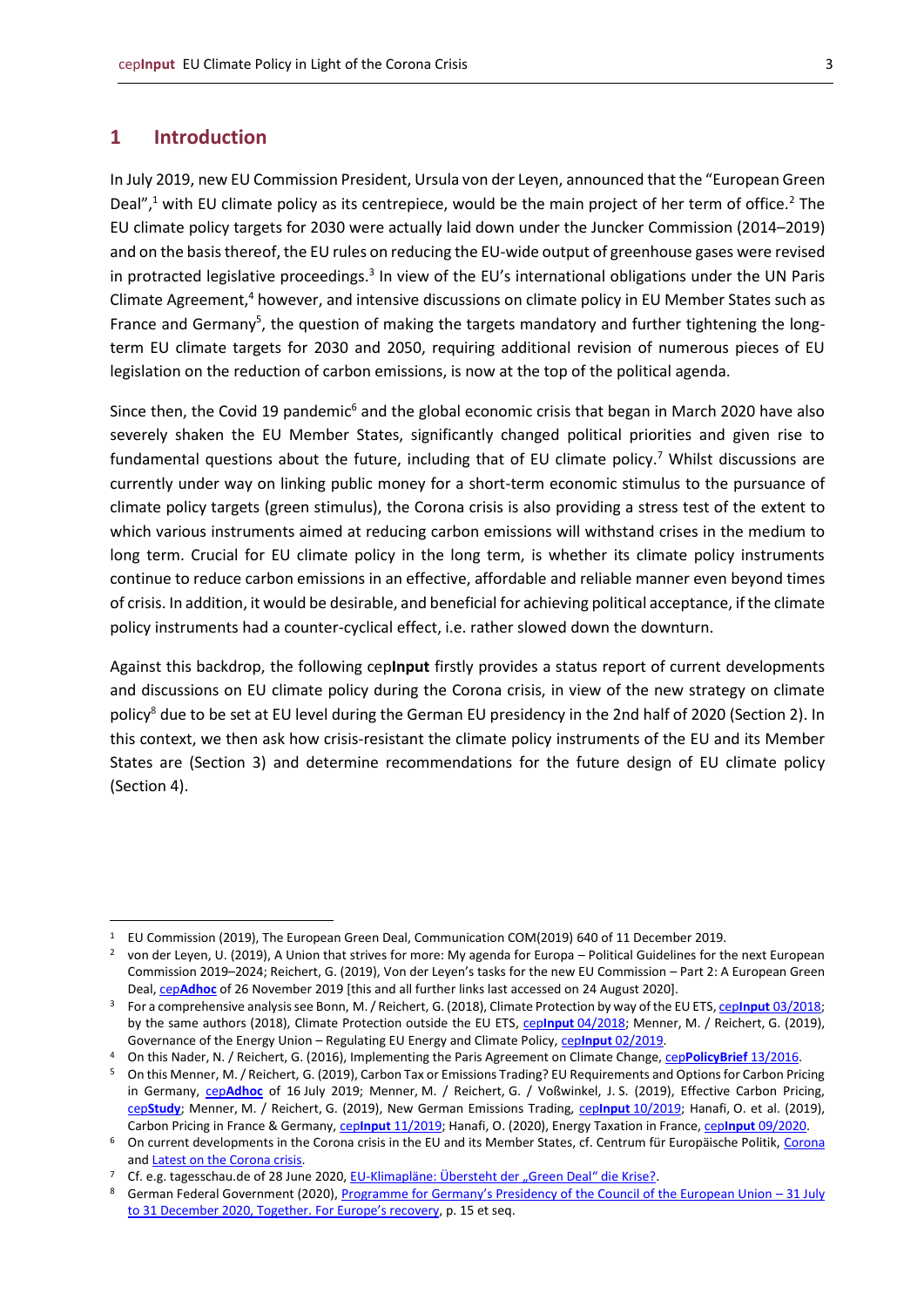### <span id="page-3-0"></span>**2 Status of EU climate policy in the Corona crisis**

#### <span id="page-3-1"></span>**2.1 Discussion on EU climate targets for 2030 and 2050**

On 4 March 2020, shortly before the outbreak of the Corona crisis, the EU Commission proposed the "first European climate law"<sup>9</sup> as the climate policy centrepiece of its Green Deal. In this context, the EU Commission firstly wanted to examine, by September 2020, whether the target set in 2014 of reducing carbon emissions by 40% by 2030 as compared with 1990 (EU 2030 climate target) $^{10}$ , should be raised to 50–55%. Secondly, it wanted to establish EU climate neutrality by 2050 as a mandatory climate objective by balancing out total carbon emissions, on the one hand, against carbon reduction by means of natural carbon sinks – such as forests which remove carbon from the atmosphere – and technical processes – such as carbon capture and storage – on the other (EU 2050 climate target).

In the meantime, the Rapporteur of the European Parliament has, by reference to the UN Paris Climate Agreement, even called for the EU 2030 climate target to be further increased to at least  $65\%^{11}$ , for which there is no majority either in the European Parliament or among EU Member States. By contrast, the European Parliament has given its support to the proposed EU 2050 target of climate neutrality, with a large majority.<sup>12</sup>

Whereas most EU Member States, including France and Germany<sup>13</sup>, continue to support the EU 2050 climate target, opposition is growing among eastern European countries. After Poland recorded its rejection in the minutes of the European Council in December 2019<sup>14</sup>, in March 2020, the Czech Prime Minister Andrej Babiš also called on the EU Commission to "forget" the Green Deal, defer its plans to combat climate change and concentrate entirely on dealing with the economic impact of the Corona crisis.<sup>15</sup>

#### <span id="page-3-2"></span>**2.2 Climate policy instruments of the EU and its Member States**

The proposed European climate law provides that by June 2021, the EU Commission will examine how the applicable EU legislation on climate change would have to be amended in order to realise by 2030 a reduction in carbon emissions of 50–55% as compared with 1990 levels, and climate neutrality, by 2050.

As regards instruments for achieving the EU climate targets, EU climate policy differentiates between two industry groups:

The EU Emissions Trading System (EU-ETS)<sup>16</sup> limits carbon emissions from high-carbon industrial installations and electricity plants as well as aviation (EU ETS sectors) which are responsible for just

<sup>9</sup> EU Commission, Proposal COM(2020) 80 of 4 March 2020 for a Regulation establishing the framework for achieving climate neutrality (European Climate Law); on this Menner, M. / Reichert, G.(2020), European Climate Law, cep**[PolicyBrief](https://www.cep.eu/en/eu-topics/details/cep/european-climate-law-ceppolicybrief-to-com2020-80.html)** 03/2020.

<sup>10</sup> Bonn, M. / Heitmann, N. / Reichert, G. / Voßwinkel, J. S. (2015), EU Climate and Energy Policy 2030, cep**Input** [02/2015.](https://www.cep.eu/en/eu-topics/details/cep/climate-and-energy-targets-2030.html) <sup>11</sup> European Parliament (2019)[, Draft report by Jytte Guteland \(S&D Group, SE\) of 4](https://www.europarl.europa.eu/doceo/document/ENVI-PR-648563_EN.html) May 2020 on the proposal for a regulation [establishing the framework for achieving climate neutrality \(European Climate Law\),](https://www.europarl.europa.eu/doceo/document/ENVI-PR-648563_EN.html) p. 38 et seq.

<sup>&</sup>lt;sup>12</sup> European Parliament (2019)[, Resolution of the European Parliament of 14 March 2019 on climate change.](https://www.europarl.europa.eu/doceo/document/TA-8-2019-0217_EN.html)

<sup>&</sup>lt;sup>13</sup> Government of the Federal Republic of Germany and Government of the Republic of France (2020), Common Statement on [the European Green Deal and a European Recovery Plan,](https://www.bmu.de/en/download/common-statement-on-the-european-green-deal-and-a-european-recovery-plan-1/) p. 1.

<sup>&</sup>lt;sup>14</sup> European Council (2019)[, Conclusions of 12](https://www.consilium.europa.eu/media/41768/12-euco-final-conclusions-en.pdf) December 2019, Section 1.

<sup>15</sup> orf.at of 17 March 2020[, Tschechien:](https://orf.at/stories/3158162/) [EU soll wegen Coronavirus Klimapläne zurückstellen;](https://orf.at/stories/3158162/) Handelsblatt of 30 March 2020, [EU-Klimapaket:](https://www.handelsblatt.com/politik/international/eu-klimapaket-der-green-deal-der-eu-wird-durch-die-coronakrise-gefaehrdet/25695742.html?ticket=ST-7227603-6JJfMNsy1cJX9HcbgMPU-ap3) [Der Green Deal der EU wird durch die Coronakrise gefährdet.](https://www.handelsblatt.com/politik/international/eu-klimapaket-der-green-deal-der-eu-wird-durch-die-coronakrise-gefaehrdet/25695742.html?ticket=ST-7227603-6JJfMNsy1cJX9HcbgMPU-ap3)

<sup>16</sup> Directive 2003/87/EC of 13 October 2003 establishing a scheme for greenhouse gas emission allowance trading within the Community; on this see Bonn, M. / Reichert, G. (2018), Climate Protection by way of the EU ETS, cep**Input** [03/2018.](https://www.cep.eu/en/eu-topics/details/cep/climate-protection-by-way-of-the-eu-ets.html) See below Section 3.2.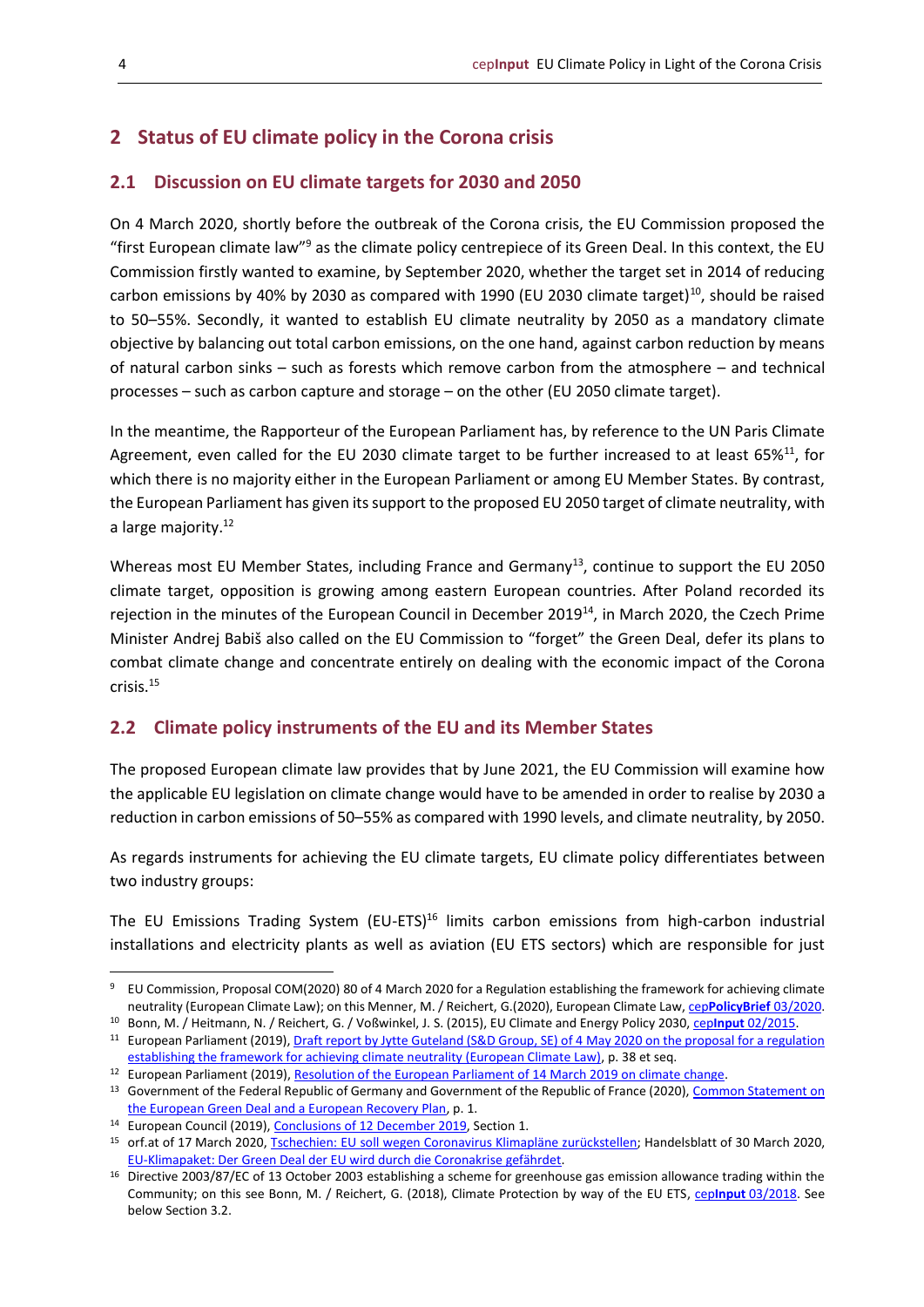under half of all CO<sub>2</sub> emissions in the EU. On 4 May 2020, the EU Commission determined that in 2019, despite economic growth of 1.5% in the EU, carbon emissions covered by the EU ETS fell by 8.7% as compared with 2018. This was achieved with a  $CO<sub>2</sub>$  price for emission rights (allowances) per tonne of CO<sub>2</sub> fluctuating at  $\epsilon$  25 which indicates that the cost of avoiding CO<sub>2</sub> emissions is around that level whereas avoidance costs in the transport sector, arising from maximum  $CO<sub>2</sub>$  limits per km irrespective of mileage, are many times higher.<sup>17</sup> In addition, the EU ETS would also function smoothly during the Corona crisis because the industrial companies, power plants and airlines that are subject to it, would continue to comply with their obligations – e.g. to record and report their  $CO<sub>2</sub>$  emissions.<sup>18</sup>

The remaining  $CO<sub>2</sub>$  emissions from the sectors not covered by the EU ETS – transport, buildings, agriculture and waste management – are to be reduced by Effort Sharing in the EU.<sup>19</sup> This gives each of the EU Member States their own targets for CO<sub>2</sub>reduction in the sectors not covered by the EU ETS but largely leaves them to decide for themselves on the measures for meeting their respective national targets. Although additional EU requirements – such as  $CO<sub>2</sub>$  limits for motor vehicles<sup>20</sup> and efficiency requirements for buildings  $^{21}$  – contribute to CO<sub>2</sub> reduction in sectors not covered by the EU ETS, each Member State is ultimately responsible for complying with their own targets. Thus, in order to reduce  $CO<sub>2</sub>$  emissions caused by burning fossil fuels in the transport and building sector, France, for example, began pricing CO<sub>2</sub> emissions in 2014 by means of a CO<sub>2</sub> tax.<sup>22</sup> Germany, on the other hand, opted in 2019 for  $CO<sub>2</sub>$  pricing by way of an emissions trading system – from 2021 with fixed prices for  $CO<sub>2</sub>$  certificates and only from 2026 with flexible certificate prices and a limited number of certificates ("cap") –, and supplemented by numerous additional instruments such as regulatory rules and prohibitions as well as subsidies.<sup>23</sup> Compared with 2018,  $CO<sub>2</sub>$  emissions in sectors not covered by the EU ETS fell in 2019 by only 0.5%, i.e. much less than in the EU ETS sectors.<sup>24</sup> CO<sub>2</sub> emissions in transport in particular have not fallen since 1990 and a further major rise is likely due to rising transport volumes in the road haulage sector.

#### <span id="page-4-0"></span>**2.3 EU Recovery Plan: Green Deal as EU growth strategy**

In order to overcome the economic impact of the Corona crisis, the Heads of State and Government of the European Council basically agreed on an EU Recovery Plan on 23 April 2020.<sup>25</sup> According to the EU Commission's proposals of 27 May 2020, the EU budget 2021–2027 will be increased for this purpose to approx. € 1.1 trillion and loans acquired on the financial markets amounting to € 750 billion (Next

<sup>&</sup>lt;sup>17</sup> See below Section 3.1.

<sup>&</sup>lt;sup>18</sup> EU Commission (2020), *Press release of 4 May 2020*, Emissions trading: greenhouse gas emissions reduced by 8.7% in 2019.

<sup>19</sup> 2013–2020: Decision 406/2009/EC of 23 April 2009 on the effort of Member States to reduce their greenhouse gas emissions to meet the Community's greenhouse gas emission reduction commitments up to 2020; 2021–2030: Regulation (EU) 2018/842 of 30 May 2018 on binding annual greenhouse gas emission reductions by Member States from 2021 to 2030; for a comprehensive analysis see Bonn, M. / Reichert, G. (2018), Climate Protection outside the EU ETS, cep**Input** [04/2018.](https://www.cep.eu/en/eu-topics/details/cep/climate-protection-outside-the-eu-ets.html)

<sup>&</sup>lt;sup>20</sup> Regulation (EU) 2019/631 of 17 April 2019 setting CO<sub>2</sub> emission performance standards for new passenger cars and for new light commercial vehicles; on Commission proposal COM(2017) 676 cf. Menner, M. / Reichert, G., CO<sub>2</sub> limits for cars and vans, cep[PolicyBrief](https://www.cep.eu/en/eu-topics/details/cep/co2-grenzwerte-fuer-pkw-und-leichte-nutzfahrzeuge-verordnung.html) 02/2018. Regulation (EU) 2019/1242 of 20 June 2019 setting CO<sub>2</sub> emission performance standards for new heavy duty vehicles; on Commission proposal COM(2018) 284 cf. Menner, M. / Reichert, G., CO<sub>2</sub> Targets for New Lorries, cep**[PolicyBrief](https://www.cep.eu/en/eu-topics/details/cep/co2-targets-for-new-lorries-regulation.html)** 29/2018.

<sup>&</sup>lt;sup>21</sup> Directive 2010/31/EU of 19 May 2010 on the energy performance of buildings; on this see Menner, M. / Reichert, G. / Voßwinkel, J. S. (2018), Die EU-Energieeffizienzpolitik, cep**Input** [05/2018,](https://www.cep.eu/en/eu-topics/details/cep/die-eu-energieeffizienzpolitik.html) p. 7 et seq.

<sup>22</sup> For a comprehensive analysis see Hanafi, O. (2020), Energy Taxation in France, cep**Input** [09/2020.](https://www.cep.eu/en/eu-topics/details/cep/energy-taxation-in-france-cepinput.html)

<sup>&</sup>lt;sup>23</sup> For a comprehensive analysis see Menner, M. / Reichert, G. (2019), New German Emissions Trading, ceplnput [10/2019.](https://www.cep.eu/en/eu-topics/details/cep/der-neue-deutsche-emissionshandel.html)

<sup>&</sup>lt;sup>24</sup> European Environment Agency (2020), National action across all sectors needed to reach greenhouse gas Effort Sharing [targets,](https://www.eea.europa.eu/themes/climate/trends-and-projections-in-europe/national-action-across-all-sectors) Figure 1.

<sup>&</sup>lt;sup>25</sup> European Council (20209; [Conclusions of the President of the European Council](https://www.consilium.europa.eu/en/press/press-releases/2020/04/23/conclusions-by-president-charles-michel-following-the-video-conference-with-members-of-the-european-council-on-23-april-2020/) following the video conference of the [members of the European Council, 23 April 2020;](https://www.consilium.europa.eu/en/press/press-releases/2020/04/23/conclusions-by-president-charles-michel-following-the-video-conference-with-members-of-the-european-council-on-23-april-2020/) European Parliamentary Research Service (2020), Outcome of the [European Council video-conference of 23](https://epthinktank.eu/2020/04/30/outcome-of-the-european-council-video-conference-of-23-april-2020/) April 2020.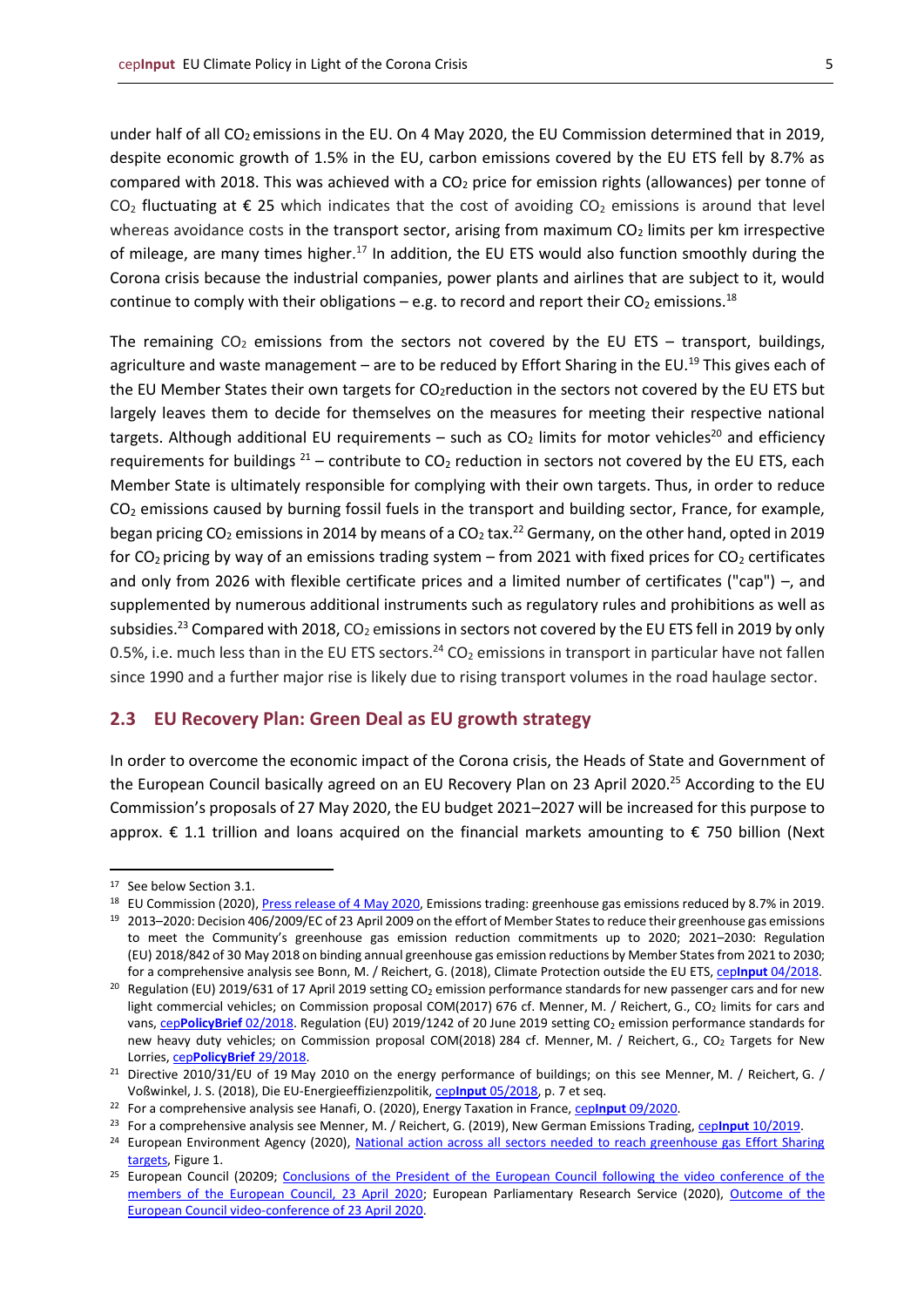Generation EU). These amounts will be invested in a "more sustainable, resilient" economic system in the EU.<sup>26</sup> According to the EU Commission, its Green Deal and climate policy proposals will be no obstacle to the economic recovery after the Corona crisis, on the contrary, they will be "Europe's growth strategy" and "a job-creating engine". In addition, private investment in reducing CO<sub>2</sub> emissions will be "required". To "unlock" this investment, "long-term certainty and predictability" in EU climate policy are essential, i.e. planning certainty for economic operators, and this is to be achieved by means of EU climate targets for 2030 and 2050.<sup>27</sup> The Council also emphasised on 25 June 2020: "The necessary economic transformation towards sustainable growth and climate neutrality, building on the European Green Deal, is a major opportunity to stimulate the Member States' economies [...]".<sup>28</sup>

#### <span id="page-5-0"></span>**3 How crisis-resistant are the climate policy instruments**

Whilst short-term economic stimulus measures for overcoming the economic crisis by means of a green stimulus are currently the focus of discussion<sup>29</sup>, the Corona crisis is also a stress test of the extent to which EU climate policy can withstand crises in the medium to long term. Although the significant drop in economic activity during the Corona crisis has resulted in a reduction of greenhouse gas emis-sions, from the perspective of the medium and long term climate targets, this easing of the problem will only be of a temporary nature. In view of the new strategy on climate policy due to be set in Autumn 2020, the question, brought up indirectly by the EU institutions, is how EU climate policy can be made generally "more resilient". The aim should be for it to provide maximum "long-term certainty and predictability", i.e. planning certainty for the affected companies, investors and consumers – as recently demanded by the EU Commission – during and after the Corona crisis, in the event of future economic fluctuations and crises, including those which are unavoidable and unforeseeable.

To answer this key question of climate policy, the following analysis will examine the medium to longterm crisis resistance of the various instruments of the EU and its Member States for reducing  $CO<sub>2</sub>$ emissions: regulatory rules and prohibitions, subsidies and carbon pricing in the form of carbon taxes and emissions trading.

In this regard, a climate policy instrument is deemed to be crisis-resistant if even in times of economic crisis it is not exposed to any significant political pressure for modifications that would be detrimental to its effectiveness, efficiency or planning certainty, and if it has a counter-cyclical effect, i.e. tends to even out fluctuations.

In this connection, an instrument is **effective** if it actually achieves the envisaged reduction in CO<sub>2</sub>. It is **efficient** if this takes place as cheaply as possible. It provides **planning certainty** if companies, investors and consumers can rely on its continued existence in their production, investment and buying decisions. It smoothes out economic fluctuations, or has a **counter-cyclical effect**, if the associated costs to economic operators see a higher-than-average fall during an economic downturn and a higher-thanaverage rise during an upturn. The pressure for modification will then be less than in the case of an instrument that does not respond appropriately to cyclical crises.

<sup>&</sup>lt;sup>26</sup> European Commission (2020), Communication COM(2020) 456 of 27 May 2020, Europe's moment: Repair and Prepare for the Next Generation, p. 2.

<sup>27</sup> Ibid., p. 7 et seq.

<sup>&</sup>lt;sup>28</sup> Council of the EU (2020), Conclusions of 25 June 2020 on the response to the COVID-19 pandemic in the EU energy sector: – [road to recovery,](https://data.consilium.europa.eu/doc/document/ST-9133-2020-INIT/en/pdf) Para. 13.

<sup>29</sup> See above Section 2.3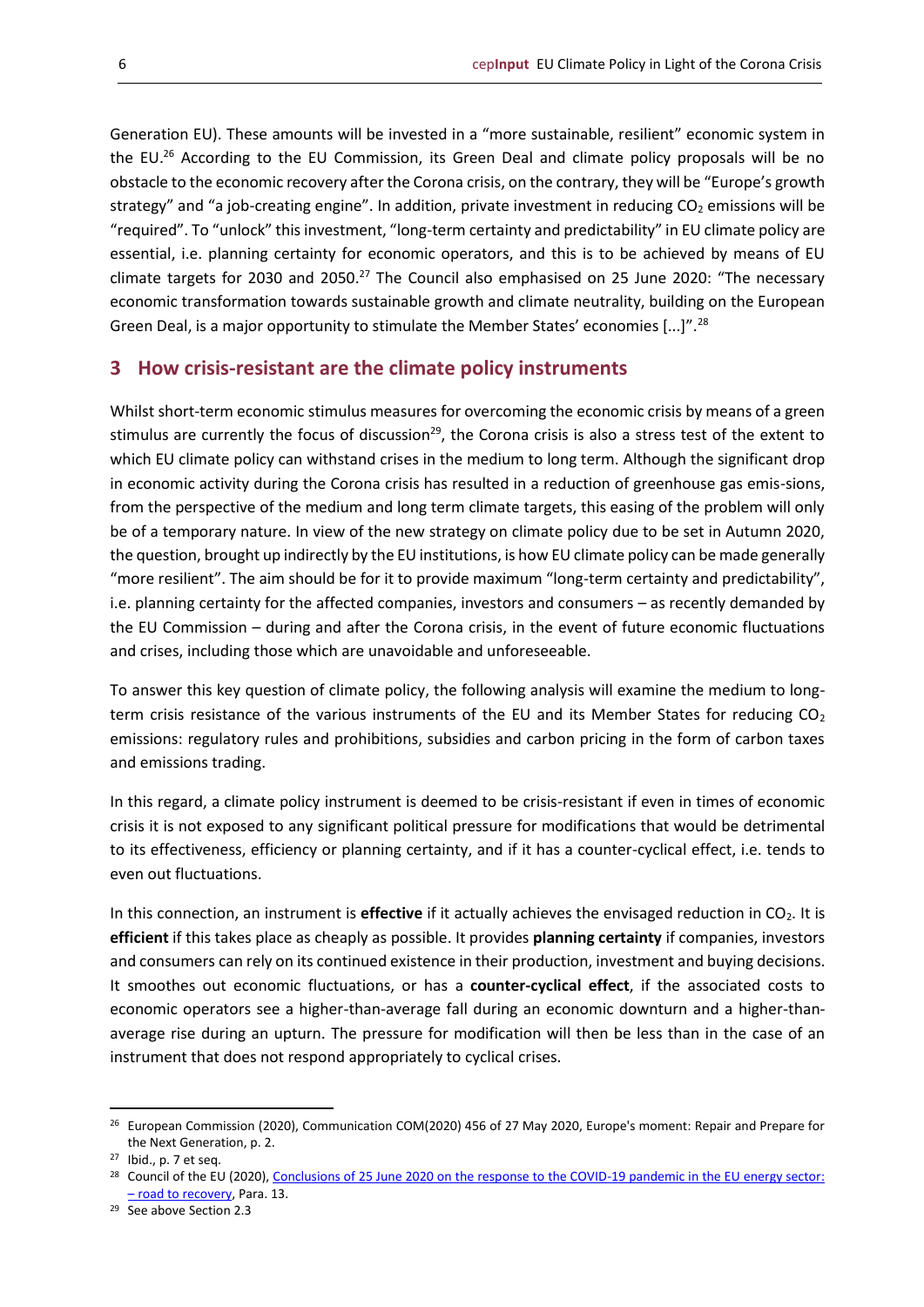#### <span id="page-6-0"></span>**3.1 Regulatory rules and prohibitions**

Regulatory instruments are rules and prohibitions regarding  $CO<sub>2</sub>$  reduction.<sup>30</sup> In this connection, the state imposes specific mandatory conduct directly upon potential  $CO<sub>2</sub>$  emitters or the manufacturers of corresponding products. Breaches of the rules and prohibitions are subject to penalties, notably fines. CO<sup>2</sup> limits on motor vehicles are one example of this. Thus, under EU law, from 2020, newly registered cars in a manufacturer's fleet can only emit an average of 95g  $CO<sub>2</sub>/km.<sup>31</sup>$ 

**Effectiveness:** Such requirements illustrate the fact that regulatory rules on  $CO<sub>2</sub>$  reduction lack crisis resistance: Thus, CO<sub>2</sub> limits for cars are not effective in terms of climate policy because they only focus on the potential fuel efficiency of motor vehicles whilst having no impact on their actual use and thereby on their actual  $CO<sub>2</sub>$  output. They cannot therefore guarantee that  $CO<sub>2</sub>$  emissions from road transport will be reduced to the desired degree.

**Efficiency:** CO<sub>2</sub> limits for cars are not efficient because they aim to force reductions in CO<sub>2</sub> irrespective of the associated avoidance costs. These are – depending on the model category and user behaviour – between 300 and 1075 euro per tonne of CO<sub>2</sub><sup>32</sup>, whereas in 2019, in the EU ETS, the costs fluctuated at around € 25 $33$ .

Planning certainty: CO<sub>2</sub> limits for cars do not necessarily provide planning certainty for manufacturers either: Many manufacturers can at best comply with the  $CO<sub>2</sub>$  limits applicable to the cars in their vehicle fleets in 2020 by increasing the proportion of electric vehicles.<sup>34</sup> Due to the Corona crisis, the market launch of many electric vehicle models, planned for this year, was delayed so that these were not available as planned to compensate for the  $CO<sub>2</sub>$  emissions from vehicles with combustion engines. As a result, the increased proportion may not be achievable and additional costly measures will have to be taken at short notice in order to avoid the financial penalties that will otherwise become imminent.<sup>35</sup>

**Counter-cyclical effect:** Additional high-cost measures, like fines, are pro-cyclical, i.e. they intensify the economic crisis. Consequently, the European associations of vehicle manufacturers and suppliers are also calling for several months' delay before the binding  $CO<sub>2</sub>$  limits for 2020 take effect.<sup>36</sup> This would set a precedent for the next economic crisis and thereby result in less planning certainty.

#### <span id="page-6-1"></span>**3.2 Subsidies**

State subsidies – such as for heat insulation – are an attempt to steer the conduct of potential  $CO<sub>2</sub>$ emitters, not directly by rules and prohibitions backed up by fines, but indirectly by way of financial incentives towards low-carbon alternatives.<sup>37</sup>

<sup>&</sup>lt;sup>30</sup> On this Menner, M. / Reichert, G. (2019), Wirksame CO<sub>2</sub>-Bepreisung, cep**[Study](https://www.cep.eu/en/eu-topics/details/cep/wirksame-co2-bepreisung-jetzt-die-weichen-richtig-stellen.html)**, p. 5 et seq.

 $31$  Regulation (EU) 2019/631 of 17 April 2019 setting CO<sub>2</sub> emission performance standards for new passenger cars and for new light commercial vehicles.

<sup>&</sup>lt;sup>32</sup> IW Köln (2019), <u>IW Gutachten: CO<sub>2</sub>-Vermeidung</u> im Straßenverkehr, p. 36.

<sup>&</sup>lt;sup>33</sup> See above Section 2.2

<sup>34</sup> Auto Zeitung of 14 April 2020, [EU:](https://www.autozeitung.de/co2-grenzwerte-192003.html) CO<sub>2</sub>[-Grenzwerte für Autos & Strafen, Klimaziele wegen Corona nur schwer erreichbar.](https://www.autozeitung.de/co2-grenzwerte-192003.html)

<sup>&</sup>lt;sup>35</sup> PA Consulting (2020), CO<sub>2</sub> [emissions are increasing](https://www2.paconsulting.com/rs/526-HZE-833/images/PA-CO2-Report-2019_2020.pdf) – Car makers must act; Institut für sozial-ökologische Wirtschaftsforschung (2020)[, Automobillobby nutzt die Corona-Pandemie](https://www.isw-muenchen.de/2020/04/automobillobby-nutzt-die-corona-pandemie-kontraproduktiv-gegen-klimaschutz/) – kontraproduktiv gegen Klimaschutz.

<sup>36</sup> ACEA et al. (2019)[, Auto sector letter to von der Leyen of 25](https://www.acea.be/uploads/news_documents/COVID19_auto_sector_letter_Von_der_Leyen.pdf) March 2020.

<sup>&</sup>lt;sup>37</sup> On this Menner, M. / Reichert, G. (2019), Wirksame CO<sub>2</sub>-Bepreisung, cep[Study](https://www.cep.eu/en/eu-topics/details/cep/wirksame-co2-bepreisung-jetzt-die-weichen-richtig-stellen.html), p. 5.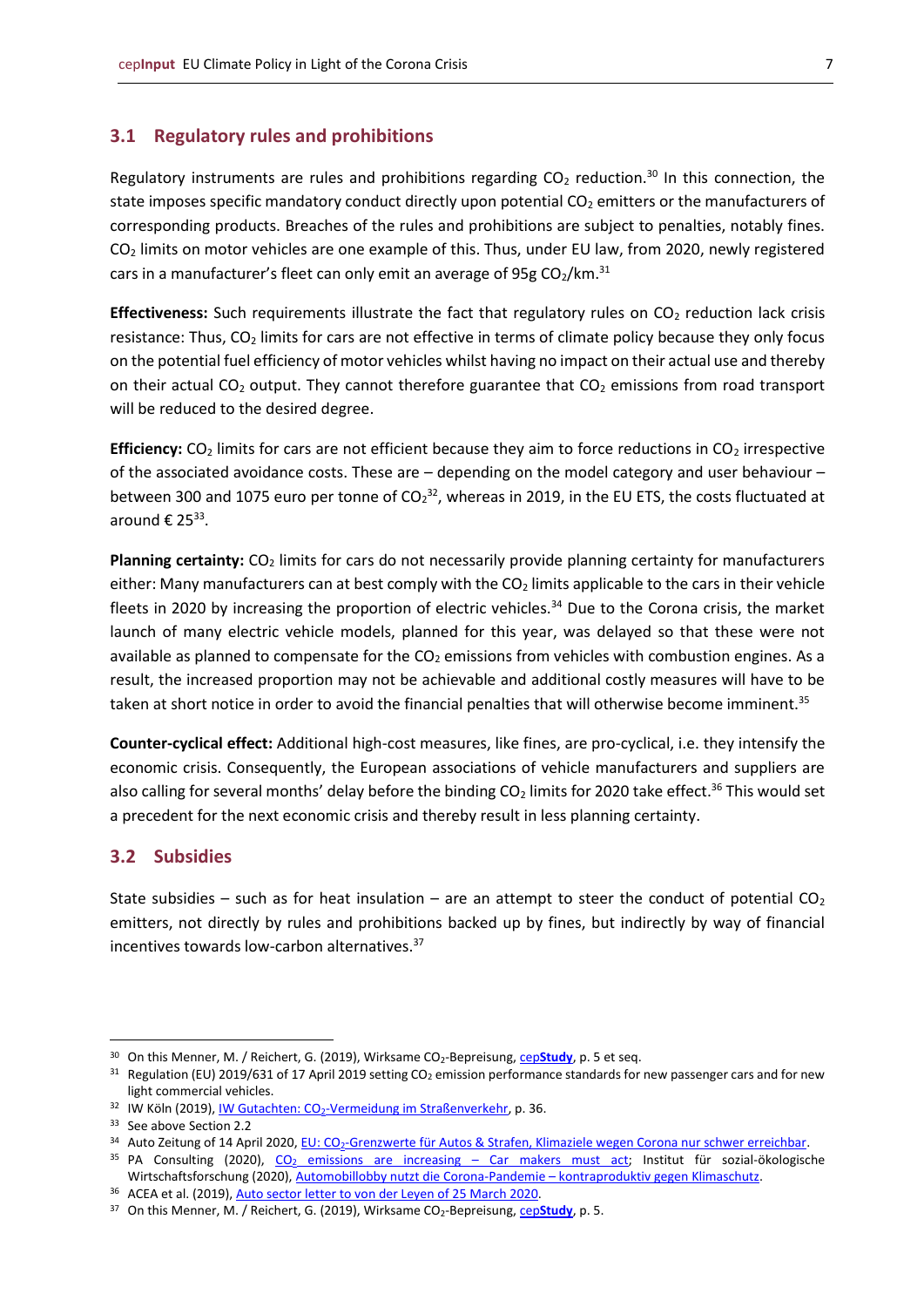Unlike regulations, the potential recipient retains the freedom to decide whether it wants to claim the subsidy and change its conduct accordingly – e.g. by way of the subsidised building insulation. The crisisresistance of subsidies as an instrument for incentivising CO<sub>2</sub> savings is questionable in several respects:

**Effectiveness and efficiency:** Where subsidies – e.g. in the form of a scrappage bonus for building heating – only finance deadweight because products or services would have been demanded anyway, they lack the envisaged steering effect. Consequently, they are ineffective in terms of climate policy and  $-$  since savings in CO<sub>2</sub> give rise to correspondingly unnecessary additional costs – they are also inefficient. In times of crisis, when public money is scarce, these additional expenses come under scrutiny due to their inefficiency. Not all Member States are willing to subsidise as in Germany the roll-out of renewable energy and charge electricity customers an average of  $\epsilon$  290 per tonne of CO<sub>2</sub> via the EEG levy in 2017, whilst avoidance costs in the same period averaged just  $\epsilon$  7 in the EU ETS.<sup>38</sup> Even with the current allowance price of about  $\epsilon$  25,<sup>39</sup> these subsidies are highly inefficient.

**Planning certainty:** Ultimately, as the EU Commission's plans to finance the green stimulus as part of the EU Recovery Plan show,<sup>40</sup> subsidies for reducing  $CO<sub>2</sub>$  will probably have to be financed by borrowing in the future, both by the EU and its Member States. The extent to which they remain available at all as a climate policy instrument, given the tight budgetary situation likely to exist in many Member States for the foreseeable future, is therefore questionable so they do not offer planning safety in the medium to long term.

**Counter-cyclical effect:** Ongoing subsidy programmes exist irrespective of cyclical developments. In an economic downturn, newly created subsidy schemes may smooth out cyclical effects but they create new problems due to the basic ineffectiveness and inefficiency of subsidies.

#### <span id="page-7-0"></span>**3.3 CO<sup>2</sup> pricing**

 $CO<sub>2</sub>$  pricing may take place by means of a carbon tax or an emissions trading system (ETS). Both aim to put a price on CO<sub>2</sub> emissions.<sup>41</sup> This – in line with the polluter pays principle<sup>42</sup> – holds the CO<sub>2</sub> emitter responsible for the effects of climate change on third parties, due to emissions, and for the costs thereof, so that the latter includes them in its cost calculation (internalisation of external costs). In the case of a carbon tax, the  $CO<sub>2</sub>$  price is set directly by the state; in the case of an ETS, indirectly by the market for emissions allowances.

The price signal aims to give the  $CO<sub>2</sub>$  emitter a financial incentive for changing its conduct (steering effect). This may consist of generally reducing  $CO<sub>2</sub>$ -emitting activities – such as driving cars or heating buildings with fossil fuel – as a  $CO<sub>2</sub>$  price will make high-carbon goods and services relatively more expensive. On the other hand, carbon pricing may increase the demand for low-carbon technologies and carbon-reducing measures – e.g. fuel-efficient engines, heating of buildings with renewable energy,

<sup>38</sup> Weimann, J. (2019), Die Zukunft der Klimapolitik: CO<sub>2</sub>[-Steuer, Emissionshandel oder weiter wie bisher?,](https://www.familienunternehmer.eu/fileadmin/familienunternehmer/positionen/energiepolitik/dateien/famu_Gutachten_Klimapolitik.pdf) Kurzgutachten für den Bundesverband Die Familienunternehmer e.V. | Die jungen Unternehmer, S. 16; Bardt, H. / Schaefer, T. (2018), [IW-](https://www.iwkoeln.de/fileadmin/user_upload/Studien/Kurzberichte/PDF/2018/IW-Kurzbericht_1_2018_Verteilungsprobleme_und_Ineffizienz_in_der_Klimapolitik.pdf)[Kurzbericht 1/2018, Verteilungsprobleme und Ineffizienz in der Klimapolitik](https://www.iwkoeln.de/fileadmin/user_upload/Studien/Kurzberichte/PDF/2018/IW-Kurzbericht_1_2018_Verteilungsprobleme_und_Ineffizienz_in_der_Klimapolitik.pdf) estimate the CO<sub>2</sub>-avoidance costs for the sources of renewable energy subsidized by the EEG-levy in 2016 in the range of € 106 (onshore wind energy) to € 415 (photovoltaics).

<sup>39</sup> EMBER, [EUA Price.](https://ember-climate.org/carbon-price-viewer/)

<sup>40</sup> See above Section 2.3

<sup>41</sup> On the following Menner, M. / Reichert, G. (2019), CO2-Steuer oder Emissionshandel?, cep**[Adhoc](https://www.cep.eu/en/eu-topics/details/cep/co2-steuer-oder-emissionshandel.html)** of 15 July 2019, p. 4; by the same authors (2019), Wirksame CO<sub>2</sub>-Bepreisung, cep**[Study](https://www.cep.eu/en/eu-topics/details/cep/wirksame-co2-bepreisung-jetzt-die-weichen-richtig-stellen.html)**, p. 5.

<sup>42</sup> Art. 191 (2) Treaty on the Functioning of the European Union (TFEU).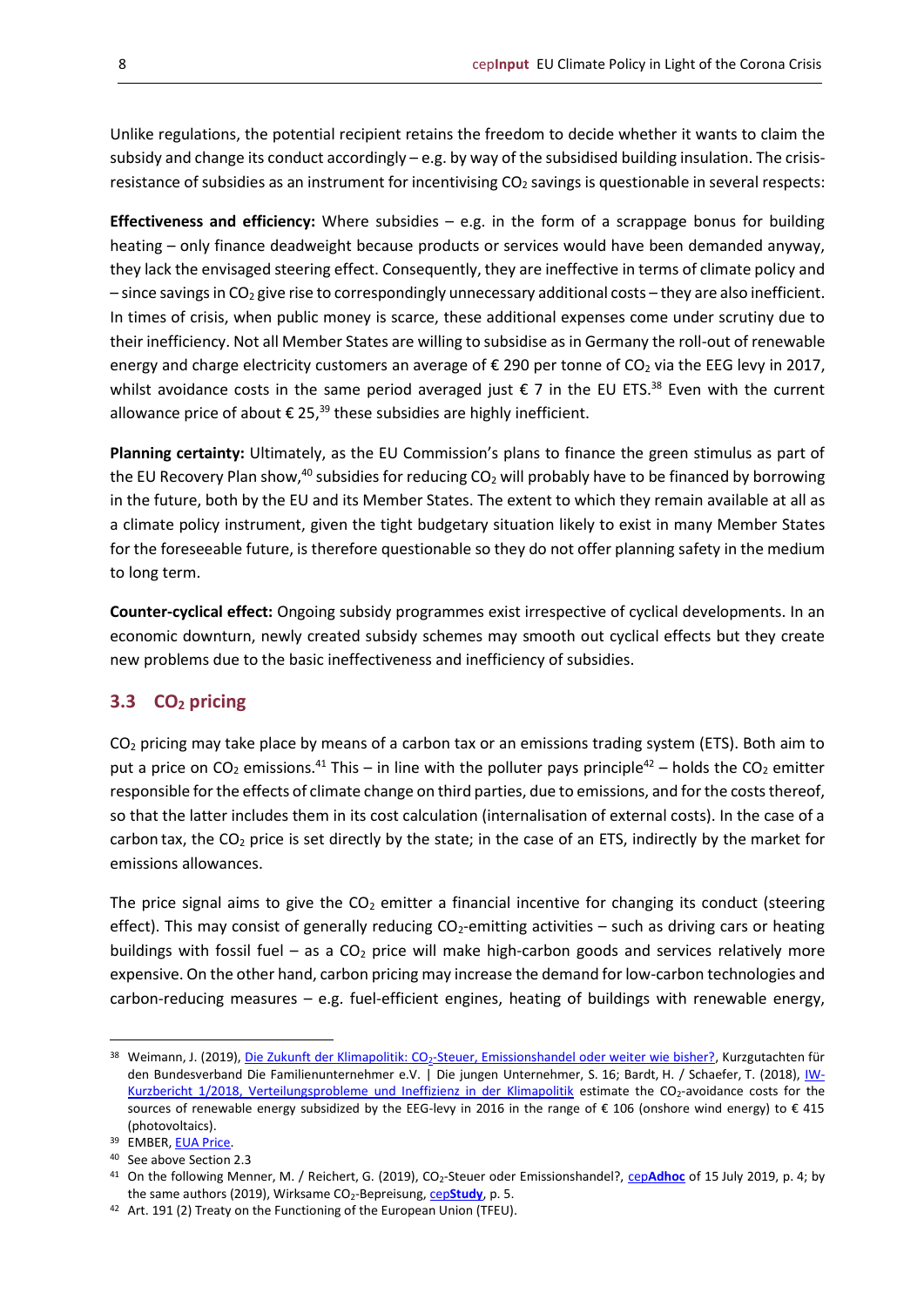building insulation – and thus stimulate corresponding investment which, due to the  $CO<sub>2</sub>$  price, will also be profitable without the need for expensive subsidies. By contrast with subsidies,  $CO<sub>2</sub>$  pricing does not require public funds – which are especially scarce in times of crisis – but in fact generates revenue.

#### <span id="page-8-0"></span>**3.3.1 Carbon taxes**

The rate of carbon tax establishes a concrete price for  $CO<sub>2</sub>$  emissions. It goes up incrementally and thus sets an incremental price signal providing a financial incentive to avoid  $CO<sub>2</sub>$  emissions. Nevertheless, a carbon tax is not crisis resistant.

**Effectiveness and efficiency:** The CO<sup>2</sup> price indicated by way of the tax is only effective and efficient in terms of climate policy if the tax rate is set in such a way that the reduction target is precisely achieved. This does not work in practice because the amount of  $CO<sub>2</sub>$  reduction brought about by the carbon tax is a priori unknown and subject to dynamic change. Firstly, the effect of carbon tax on demand can at best only be roughly estimated. Secondly, demand for carbon emitting activities fluctuates both as a result of habituation effects and depending on economic cycles. In order to effectively and cost-efficiently stimulate CO<sub>2</sub> reductions in line with the long-term reduction targets, the tax rate must be repeatedly adjusted by trial and error.

**Planning certainty:** The need for repeated changes to the tax rate prevents even medium-term planning certainty because the amount by which the tax rate must be adjusted is unknown.

**Counter-cyclical effect:** CO<sub>2</sub> taxes are usually established independently of the economic cycle and thus do not have a counter-cyclical effect if they are kept constant. However, in the event of severe economic setbacks, there would be scope to reduce tax rates in the short term as economic activity and thus also emissions would fall. A tax reduction supports the economy. Problems arise, however, when the economy returns to normal growth and runs up against the limits of the predetermined long-term emissions reduction strategy. The tax then has to be raised again, possibly even drastically, because the permitted amount of  $CO<sub>2</sub>$  emissions is continually being reduced and time has elapsed during the recession. There is likely to be resistance to rising energy costs from citizens and companies during periods of economic recovery following a crisis. These can put significant pressure on decision-makers to delay the necessary tax increases until a future date or even to suspend or completely revoke increases that have already been decided. Tax rates thus become a pawn in unpredictable political conflicts.

In Germany, for example, due to political pressure during the 2003 recession year, Schröder's government cancelled the annual increase in eco-tax originally planned to last at least another five years. The eco-tax thus became largely ineffective from an ecological perspective.<sup>43</sup> In France, in December 2018, following the gilets-jaunes protests, the government was already forced to revoke the increase in carbon tax it had passed in May of that year.<sup>44</sup> In view of the drastic deterioration in the economic situation during the Corona crisis, it is more uncertain than ever whether the French government will raise the carbon tax sufficiently to reach the emission reduction path or will forego this and thereby either miss the reduction targets or fall back on inefficient regulatory rules and prohibitions. As a result of the Corona crisis, the Netherlands has already decided to postpone the introduction of a carbon tax planned

<sup>43</sup> DIW – Deutsches Institut für Wirtschaftsforschung (2019), Wochenbericht 13/2019.

<sup>44</sup> World Bank (2019), State and Trends of Carbon Pricing 2019, p. 38 et seq.; Hanafi, O. et al. (2019), Carbon Pricing in France and Germany, cep**Input** [11/2019,](https://www.cep.eu/en/eu-topics/details/cep/carbon-pricing-in-france-germany.html) p. 10 et seq.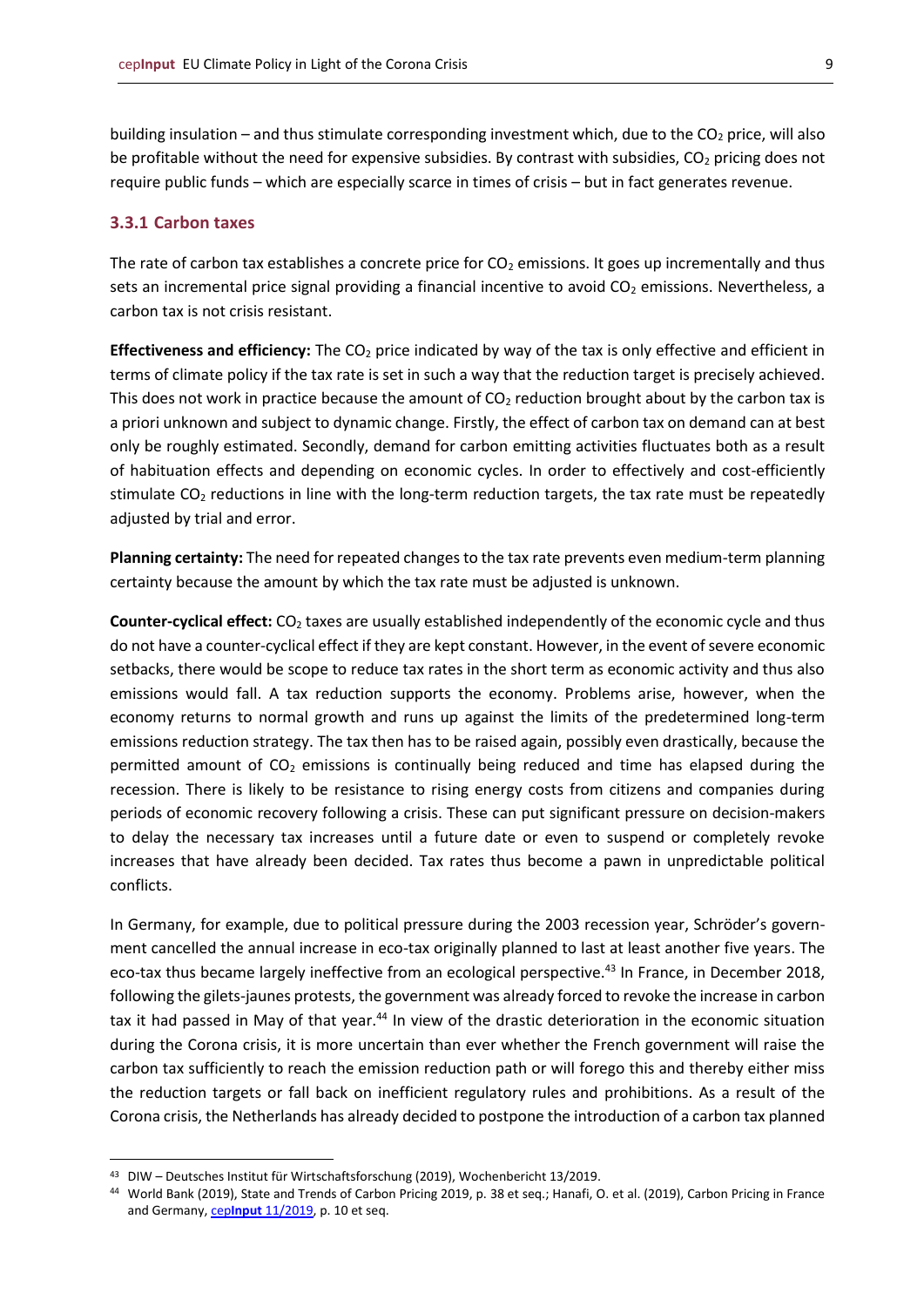for 2021.<sup>45</sup> As a result of these political decisions, there is no price incentive to initiate investment in CO<sub>2</sub> avoidance during the economic recovery phase.

The counter-cyclical levelling of the economic cycle by means of a tax reduction is obtained at the expense of further detriment to effectiveness, efficiency and planning certainty.

#### <span id="page-9-0"></span>**3.3.2 Emissions Trading**

An emissions trading system like the EU ETS<sup>46</sup> functions according to the principle of "Cap & Trade":

**Effectiveness:** In an emissions trading system, the total volume of CO<sub>2</sub> emissions, in the sectors which it covers, is limited (cap) by the number of emissions rights (allowances). The cap is gradually reduced over time until the envisaged  $CO<sub>2</sub>$  reduction target has been met.

**Efficiency:** The trade in allowances ensures that the predetermined CO<sub>2</sub> reductions occur where they are most cost effective.<sup>47</sup>

Planning certainty: As the cap means that the predetermined CO<sub>2</sub> reduction target is automatically achieved, no readjustment  $-$  such as the introduction of a minimum price  $-$  is needed even in an economic crisis.<sup>48</sup> Thus, an emissions trading system also offers planning certainty.

**Counter-cyclical effect:** Ultimately, the allowance price has a counter-cyclical effect because the cost burden from  $CO<sub>2</sub>$  emissions tends to fall during an economic downturn, when fewer allowances are required, and tends to increase during an upturn. Thus, in times of crisis, the impact on costs and liquidity for companies is attenuated.<sup>49</sup>

The crisis resistance – based on effectiveness, efficiency, planning certainty and the counter-cyclical effect – of emissions trading systems, has also been apparent in the Corona crisis, as shown by the development of the allowance price in the EU ETS (Fig. 1): Although the price fell within a few days at the start of the economic crisis, going from about € 24 to about € 15 between 11 and 18 March, since then it has been steadily recovering and stabilised by July slightly above the pre-crisis level.

The price collapse was caused both by a fall in demand and a significant short-term increase in allowance sales. The sales may have been due to the high level of uncertainty about the extent and duration of the economic crisis. A simultaneous collapse in the price of other asset values – including gold $50 -$  may also indicate a short-term increase in the liquidity requirements of companies in financial distress. Over the following weeks, on the other hand, the price collapse allowed more solvent companies the chance to

<sup>45</sup> DutchNews of 10 April 2020, [Dutch to delay carbon tax for industry because of coronavirus.](https://www.dutchnews.nl/news/2020/04/dutch-to-delay-carbon-tax-for-industry-because-of-coronavirus-fd/)

<sup>&</sup>lt;sup>46</sup> See above Section 2.2.

<sup>&</sup>lt;sup>47</sup> On efficiency by comparison with regulatory requirements and subsidies see above Sections 3.1 and 3.2.

<sup>48</sup> On the rights and wrongs of a minimum price in the EU-EHS see Bonn, M. / Voßwinkel, J. S. (2017), CO<sub>2</sub>-Mindestpreis – Fluch oder Segen der EU-Klimapolitik?, cep**Input** [05/2017;](https://www.cep.eu/en/eu-topics/details/cep/co2-mindestpreis.html) Menner, M. / Reichert, G. / Voßwinkel, J. S. (2019), Wirksame CO2- Bepreisung, cep**[Study](https://www.cep.eu/en/eu-topics/details/cep/wirksame-co2-bepreisung-jetzt-die-weichen-richtig-stellen.html)**, p. 22 et seq.

<sup>&</sup>lt;sup>49</sup> With a minimum price, as recently proposed by the German German Academies of Sciences and Humanities, this would not be the case. Cf. Leopoldina / acatech / Akademienunion (2020), [Energiewende 2030:](https://www.acatech.de/wp-content/uploads/2020/06/Stellungnahme-Energiewende.pdf) [Europas Weg in die Klimaneutralität,](https://www.acatech.de/wp-content/uploads/2020/06/Stellungnahme-Energiewende.pdf)  [Ad-hoc-Stellungnahme](https://www.acatech.de/wp-content/uploads/2020/06/Stellungnahme-Energiewende.pdf) – Juni 2020, p. 9.

<sup>50</sup> Finanz.net[, Goldpreis.](https://www.finanzen.net/rohstoffe/goldpreis)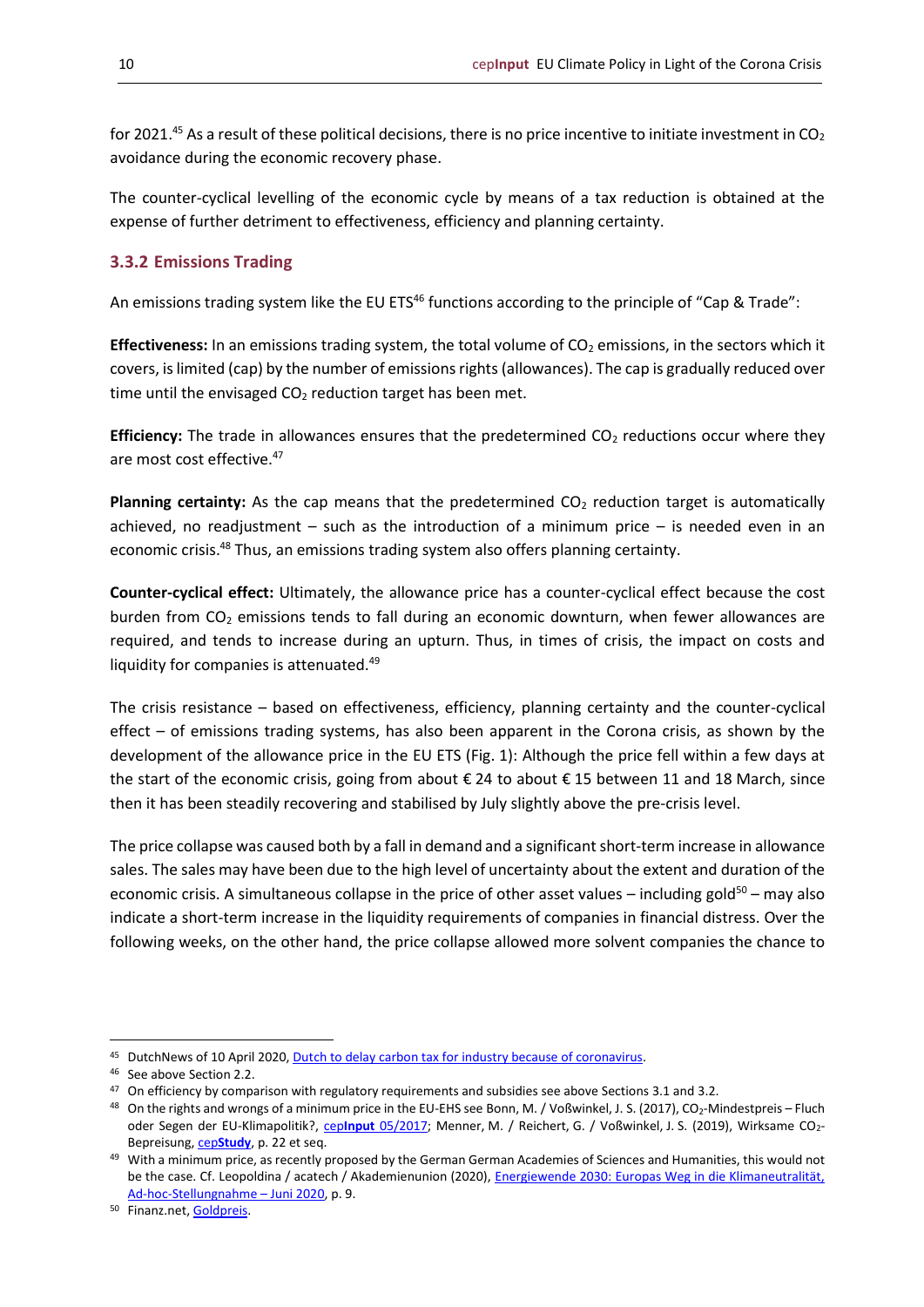purchase cheap EU ETS allowances for future use. The subsequent price rise could also be due, at least in part, to speculation.<sup>51</sup>

Overall, long-term investment decisions are not greatly influenced by short-term price changes in the ETS but are dependent on long-term expectations about climate policy. The  $CO<sub>2</sub>$  price in an ETS is determined less by the current supply of allowances but to a much greater extent by the expectation of future scarcity.<sup>52</sup> The assumption that a low demand for allowances will lead to a long-term surplus of supply,<sup>53</sup> does not currently appear to be shared by the EU ETS market operators because otherwise, the EU ETS allowance price would have fallen to a low level over a longer period, as happened in the financial crisis 2008/2009 when it stabilised at about € 5 54,55 . Instead, the EU ETS market operators are clearly expecting that the market stability reserve<sup>56</sup>, which has since been introduced to take unused allowances off the market, will still work in the Corona crisis<sup>57</sup> and that the politically planned tightening of the EU 2030 climate target, as well as the likely establishment of the EU-2050 climate target of climate neutrality, will require a faster reduction of the cap. These expectations, based on the transpa-rent requirements of the EU ETS, do not impair either effectiveness or efficiency, but create long-term planning certainty – even when there are short-term price fluctuations. The more that price formation depends on long term expectations, however, the less the ETS has a stabilising effect on the economy.





Source: EMBER, [EUA Price](https://ember-climate.org/carbon-price-viewer/)

 $51$  FAZ of 30 June 2020,  $CO<sub>2</sub>$  [kostet wieder mehr.](https://zeitung.faz.net/faz/wirtschaft/2020-06-30/a2efd81dbdc4f4d2e9ad5a92b24e47d9/?GEPC=s5)

<sup>52</sup> Pahle, M. / Quemin S. (2020), EU ETS: The Market Stability Reserve should focus on carbon prices, not allowance volumes, in: **Energypost** of June 16 2020.

<sup>53</sup> Sandbag of 28 April 2020, [Is the EU ETS going to pass the novel coronavirus test?;](https://sandbag.be/index.php/2020/04/28/is-the-eu-ets-going-to-pass-the-novel-coronavirus-test/) Treptow, T. (2020), Auswirkungen der [Corona-Krise auf die europäische Klimaschutzpolitik,](https://link.springer.com/content/pdf/10.1007/s10273-020-2656-9.pdf) in: Wirtschaftsdienst 2020/05, p. 364 et seq.

<sup>54</sup> EMBER, [EUA Price.](https://ember-climate.org/carbon-price-viewer/)

<sup>55</sup> Bonn, M./ Voßwinkel, J. (2017), CO<sup>2</sup> minimum price – Curse or blessing of EU climate policy?, cep**Input** [05/2017,](https://www.cep.eu/en/eu-topics/details/cep/co2-mindestpreis.html) p. 4 et seq.

<sup>56</sup> On this Bonn, M. / Reichert, G. (2018), Climate Protection by way of the EU ETS, cep**Input** [03/2018,](https://www.cep.eu/en/eu-topics/details/cep/climate-protection-by-way-of-the-eu-ets.html) p. 12.

<sup>57</sup> Pittel, K. et al. (2020), Die Coronoakrise und ihre Auswirkungen auf den Europäischen Emissionshandel, in: ifo Schnelldienst 6/2020 of 10 June 2020, p. 67 et seq.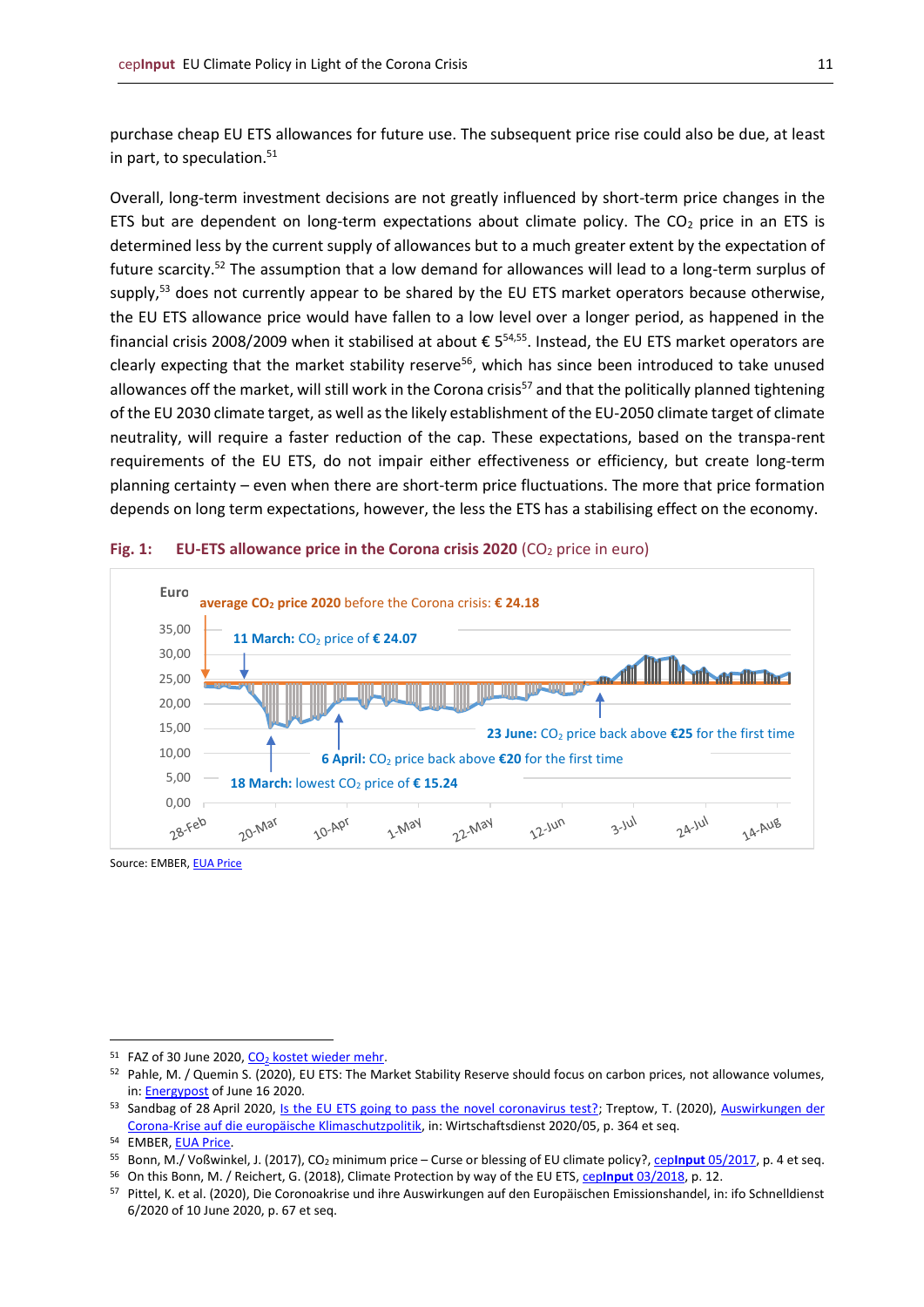#### <span id="page-11-0"></span>**4 Recommendations for the crisis resistance of climate policy instruments**

EU climate policy must be designed in such a way that the predetermined  $CO<sub>2</sub>$  emissions can be effecttively, affordably and reliably reduced, especially in times of crisis, without giving rise to major collateral damage to the economy. By contrast with regulatory rules and prohibitions, subsidies and carbon taxes, emissions trading meets all these criteria. Since the EU ETS has proven itself, according to ordo-liberal principles, to be a rule-based and market-based instrument for CO<sub>2</sub> reduction in the Corona crisis, those sectors that are not included in the EU ETS should now also be subject to EU-wide emis-sions trading.<sup>58</sup> German Chancellor Angela Merkel<sup>59</sup> and the German EU Council presidency are calling for this<sup>60</sup> and the EU Commission is also considering it for  $CO<sub>2</sub>$  emissions from buildings and shipping.<sup>61</sup>

Basically, cross-sectoral emissions trading – which includes both ETS and non-ETS sectors – with a uniform price for  $CO<sub>2</sub>$  emissions is in economic terms the most cost-efficient way to effectively achieve  $CO<sub>2</sub>$  reduction targets (First Best).<sup>62</sup> This is only true, however, if the cost increases caused by the  $CO<sub>2</sub>$ price in emissions trading do not result in the migration of high-carbon production to third countries with laxer and less costly climate protection rules ("carbon leakage").<sup>63</sup> Carbon leakage leads to job losses and a reduction in value added – and even causes an increase in global  $CO<sub>2</sub>$  emissions if production migrates to countries with lower climate protection standards.<sup>64</sup>

This is a major problem in the EU because its reduction requirements are in some cases much stricter than in other parts of the world and are due to be made even stricter by 2030 and 2050. In order to keep carbon leakage to a minimum, even when allowance prices are rising, the EU should improve the carbonleakage protection of the EU ETS. For this purpose, companies that are subject to the EU ETS and at risk of carbon leakage, should receive more free allowances than is currently planned.<sup>65</sup> In addition, energyintensive companies at risk of carbon leakage should also be most extensively compensated where electricity producers pass on their allowance costs through increased electricity prices (electricity price compensation).<sup>66</sup> The carbon leakage problem would be heightened by including non-EU ETS sectors in the EU ETS because the demand for fossil fuels in the transport and building sectors is relatively pricerigid which would push up the allowance price and increase the risk of carbon leakage in sectors that are subject to global competition. A second emissions trading system, separate from the EU ETS, should therefore be set up, at least transitionally, for the non-EU ETS sectors.<sup>67</sup> The industrial companies that are at risk of carbon leakage will thus remain unaffected by the upward pressure on prices caused by the price-rigid demand for allowances in the non-EU ETS sectors.

<sup>58</sup> Menner, M. / Reichert, G. (2019), Wirksame CO<sub>2</sub>-Bepreisung, cep[Study](https://www.cep.eu/en/eu-topics/details/cep/wirksame-co2-bepreisung-jetzt-die-weichen-richtig-stellen.html), p. 5.

<sup>59</sup> German Federal Government (2020)[, Federal Chancellor Dr. Angela Merkel](https://www.bundesregierung.de/breg-de/service/bulletin/rede-von-bundeskanzlerin-dr-angela-merkel-1749330) – Speech at the XI. Petersberg Climate Dialogue on 28 [April 2020 as video conference.](https://www.bundesregierung.de/breg-de/service/bulletin/rede-von-bundeskanzlerin-dr-angela-merkel-1749330)

<sup>&</sup>lt;sup>60</sup> German Federal Government (2020), [Programme for Germany's Presidency of the Council of the European Union –](https://www.eu2020.de/eu2020-en/programm) 31 July to 31 [December 2020, Together.](https://www.eu2020.de/eu2020-en/programm) [For Europe's recovery](https://www.eu2020.de/eu2020-en/programm), p. 16.

<sup>61</sup> EU Commission (2019), The European Green Deal, Communication COM(2019) 640 of 11 December 2019, p. 5,11 and 13.

<sup>62</sup> Menner, M. / Reichert, G. (2019), New German Emissions Trading, cep**Input** [08/2019.](https://www.cep.eu/en/eu-topics/details/cep/der-neue-deutsche-emissionshandel.html)

<sup>63</sup> Nader, N. / Reichert, G. (2015), Extend emissions trading!, cep**Input** [05/2015.](https://www.cep.eu/en/eu-topics/details/cep/erweitert-den-emissionshandel.html)

<sup>64</sup> For a comprehensive analysis see Bonn, M. / Reichert, G / Voßwinkel, J. S. (2016), Carbon Leakage, cep**Input** [04/2016.](https://www.cep.eu/en/eu-topics/details/cep/carbon-leakage.html)

<sup>65</sup> Bonn, M. / Reichert, G. (2018), Climate Protection by way of the EU EHS, cep**Input** [03/2018](https://www.cep.eu/en/eu-topics/details/cep/climate-protection-by-way-of-the-eu-ets.html) p. 13 et seq.

<sup>66</sup> Bonn, M. / Reichert, G. / Voßwinkel, J. S. (2019), Reform der Strompreiskompensation, cep**[Study](https://www.cep.eu/en/eu-topics/details/cep/reform-der-strompreiskompensation.html)**.

<sup>67</sup> As already cited Menner, M. / Reichert, G. (2016), Low-emission mobility, cep**[PolicyBrief](https://www.cep.eu/en/eu-topics/details/cep/low-emission-mobility-communication.html)** 30/2016; by the same authors (2019), Wirksame CO2-Bepreisung, cep**[Study](https://www.cep.eu/en/eu-topics/details/cep/wirksame-co2-bepreisung-jetzt-die-weichen-richtig-stellen.html)**, p. 29; Felbermayr, G. / Peterson, S. / Rickels, W. (2019), Für ein duales System der CO<sub>2</sub>-Bepreisung in Deutschland und Europa, Institut für Weltwirtschaft Kiel; Leopoldina / acatech / Akademienunion (2020), Energiewende 2030: Europas Weg in die Klimaneutralität, Ad-hoc-Stellungnahme – June 2020, p. 9.